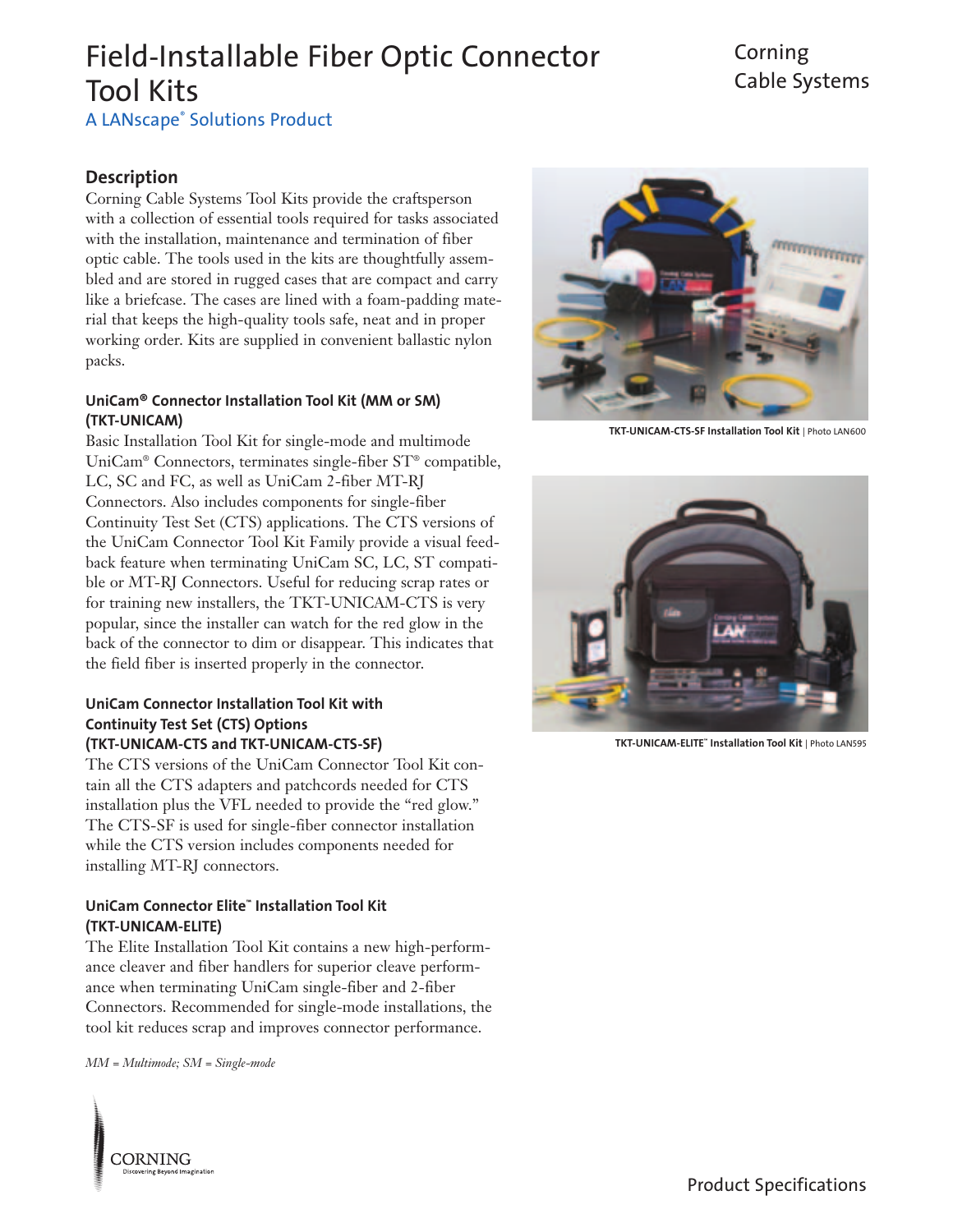### Corning Cable Systems

**A LANscape® Solutions Product** 

### **UniCam® MTP® Connector Installation Tool Kit (TKT-UNICAM-MTP)**

Corning Cable Systems UniCam MTP Connector Installation Tool Kit is designed for quick termination of ribbon cables. Conveniently packaged in a durable hard case, the tool kit is compact and easy to carry around the job site.

The UniCam MTP Connector is a single-ferrule design that terminates 12 fibers at a time in one connector. The installation tool kit for this connector contains a high-performance ribbon cleaver for superior cleave performance. Also included in the kit is a ribbon coating thermal stripper, cleave inspection microscope, ribbon insertion tool and crimp tool.

### **Features / Benefits**

- Convenient, padded, hard-side carrying case
- Complete termination instructions included
- One kit terminates both single-mode and multimode UniCam MTP Connectors with or without jacket retention
- Cleave inspection provides visual indication of good field fiber cleaves for better connector performance

### **Anaerobic-Cure Connectors Installation Tool Kit (TKT-ANAEROBIC2)**

Installation Tool Kit for Corning Cable Systems Anaerobic-Cure connectors. Tools plus consumables for up to 500 connectors.

### **Anaerobic-Cure Connector Consumables Kit (TKT-ANAEROBIC2-C)**

Consumables Kit for anaerobic-cure connectors. Consumables for up to 500 connectors.

### **UV-Cure Glass-Insert Connector Installation Tool Kit with UV-150 Single-Cure Lamp (TKT-012R and TKT-012R-INT)**

Installation Tool Kit for the Corning Cable Systems UV-Cured Glass-Insert ST® compatible and SC Connectors. Tools plus consumables for up to 500 connectors. Battery pack sold separately.

### **UV-Cure Glass-Insert Connector Consumables Kit (TKT-015)**

Consumables Kit for Corning Cable Systems UV-Cured Glass-Insert ST compatible or SC Connectors. Replacement materials to terminate up to 500 connectors. For TKT-012R.

### **Connector Cleaning and Inspection Kit (TKT-300)**

Designed for examination and cleaning of Ultra PC polished single-mode connectors.

**Connector Cleaning Kit (TKT-011)** Cleaning supplies for all connector types.

### **Buffer-Tube Fan-Out Assembly Tool Kit (TKT-FANBT-A)**

Contains the buffer-tube fan-out assembly fixture in a foam-lined box.

### **Buffer-Tube Fan-Out Assembly Consumables Kit (TKT-FANBT-C)**

*MM = Multimode; SM = Single-mode*



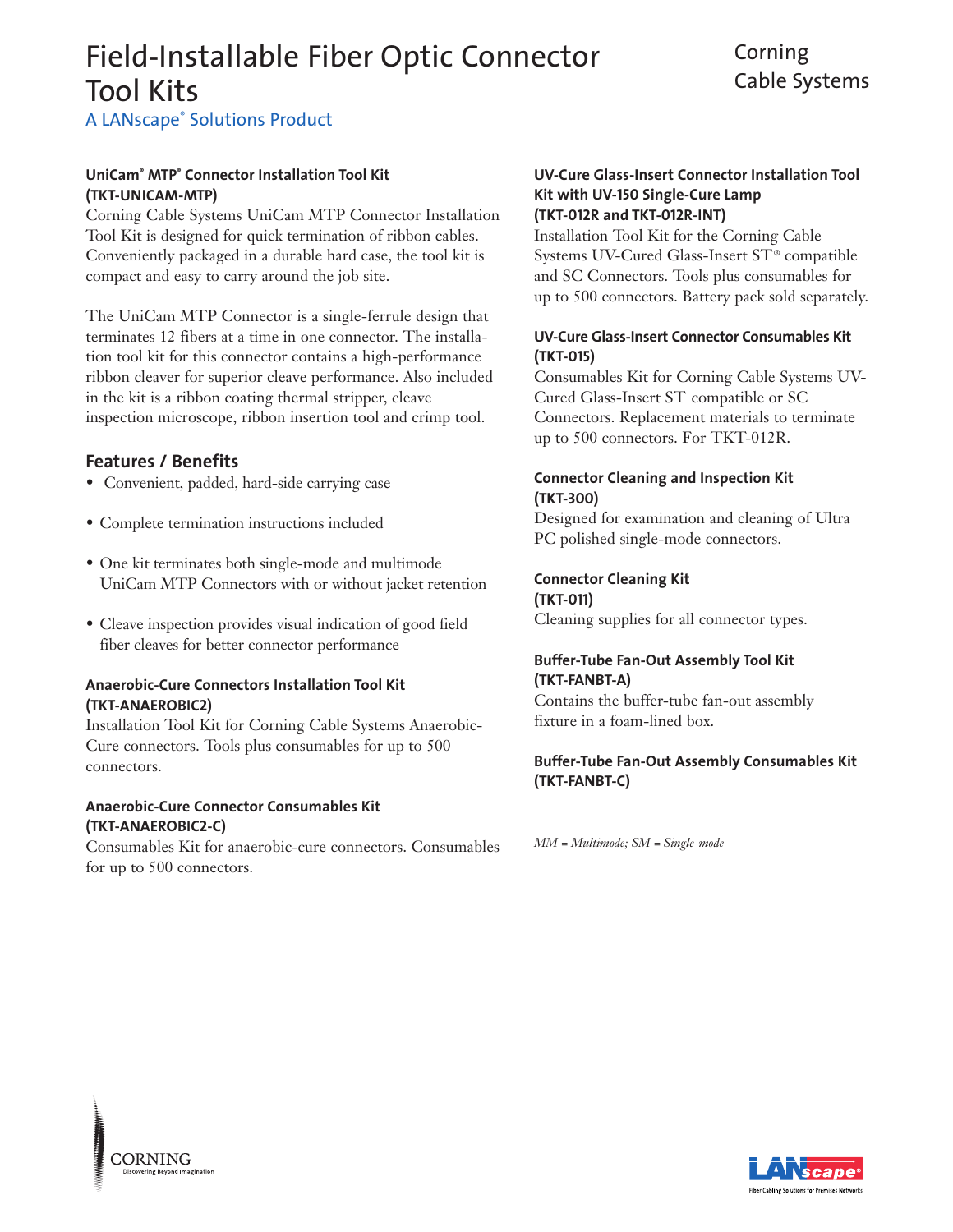**A LANscape® Solutions Product** 

### **Contents and Ordering Information**

|              | UniCam <sup>®</sup> Connector Installation Tool Kits Comparison Matrix                                                    |                           |                  |              |                                                              |              |
|--------------|---------------------------------------------------------------------------------------------------------------------------|---------------------------|------------------|--------------|--------------------------------------------------------------|--------------|
| Qty.         | Description                                                                                                               | <b>Part Number</b>        |                  |              | TKT-UNICAM TKT-UNICAM-CTS TKT-UNICAM-CTS-SF TKT-UNICAM-ELITE |              |
| $\mathbf{1}$ | UniCam Connector Installation<br>Critical Steps Card                                                                      | SRP-006-083               | X                | X            | X                                                            | X            |
| $\mathbf{1}$ | UniCam Connector Installation<br><b>Recommended Procedures</b><br>Document                                                | SRP-006-150               | $\mathbf X$      | $\mathbf X$  | $\mathbf X$                                                  | X            |
| $\mathbf{1}$ | UniCam Connector Installation<br>Video on CD                                                                              | LAN-600CD-EN              | X                | $\mathbf X$  | $\mathbf{X}$                                                 | $\mathbf{X}$ |
| 1            | UniCam Connector Strip Length<br>Gauge Card                                                                               | 2104282-01                | $\mathbf X$      | X            | $\mathbf X$                                                  | X            |
| $\mathbf{1}$ | UniCam Connector Elite™<br><b>Tool Kit Installation Tool</b>                                                              | TL-UC01                   | X                | X            | X                                                            | X            |
| 1            | UniCam Connector Crimp Tool                                                                                               | 3201007-01                | $\mathbf X$      | $\mathbf X$  | X                                                            | X            |
| $\mathbf{1}$ | Score and Snap Fiber Cleaver                                                                                              | <b>FBC-001</b>            | X                | X            | X                                                            |              |
| 1            | FBC-012 Multifiber Cleaver                                                                                                | <b>FBC-012</b>            |                  |              |                                                              | X            |
| 1            | FBC-012 2-Fiber Handler                                                                                                   | HANDLER-012-2F            |                  |              |                                                              | $\mathbf X$  |
| 1            | FBC-012 1-Fiber Handler                                                                                                   | HANDLER-012-1F            |                  |              |                                                              | $\mathbf X$  |
| $\mathbf{1}$ | Fiber Stripper                                                                                                            | 3205004-01                | $\mathbf X$      | $\mathbf X$  | X                                                            | X            |
| 1            | No-Nik <sup>®</sup> Stripper                                                                                              | 3205007-01                | $\mathbf X$      | $\mathbf X$  | X                                                            | $\mathbf X$  |
| 1            | Jacket Stripper                                                                                                           | 3206001-01                | X                | X            | X                                                            | X            |
| 1            | Electrician's Scissors                                                                                                    | 100294-01                 | X                | X            | X                                                            | X            |
| $\mathbf{1}$ | Number Marker                                                                                                             | 100297-01                 | $\mathbf X$      | X            | X                                                            | X            |
| 1            | Tweezers                                                                                                                  | 100312-01                 | $\mathbf X$      | $\mathbf X$  | $\mathbf X$                                                  | $\mathbf X$  |
| 6            | Alcohol Wipes                                                                                                             | 1508001-01                | $\mathbf X$      | $\mathbf X$  | $\boldsymbol{\mathrm{X}}$                                    | $\mathbf X$  |
| 1            | Permanent Marker                                                                                                          | 2104007-01                | $\bar{X}$        | $\bar{X}$    | $\mathbf X$                                                  | $\mathbf X$  |
| 1            | Electrician's Tape                                                                                                        | 2104047-01                | $\mathbf X$      | $\mathbf{X}$ | $\mathbf{X}$                                                 | X            |
| 7            | <b>Black Adhesive Anvil Strips</b>                                                                                        | 2104322-01                | $\mathbf X$      | X            | X                                                            | X            |
| 1            | MSDS, Alcohol Wipes                                                                                                       | 2305043-01                | X                | X            | X                                                            | $\mathbf X$  |
| $\mathbf{1}$ | Cassette, Universal Connector<br>Cleaning                                                                                 | 2104359-01                |                  |              |                                                              | X            |
| 1            | Visual Fault Locator                                                                                                      | <b>VFL-350</b>            |                  | X            | X                                                            | X            |
| $\mathbf{1}$ | UniCam Connector Continuity<br>Test Set (includes MT-RJ Splitter<br>Box, CTS MT-RJ Adapters and<br>MT-RJ Test Jumpers)    | <b>TEST-UNICAM-CTS</b>    |                  | X            |                                                              | X            |
| $\mathbf{1}$ | <b>UniCam Connector Continuity</b><br>Test Set for single-fiber<br>connectors (includes CTS<br>Adapters and Test Jumpers) | <b>TEST-UNICAM-CTS-SF</b> | $\boldsymbol{X}$ |              | $\mathbf X$                                                  |              |
| 1            | UniCam Connector Standard<br>Tool Bag                                                                                     | 2104407-01                | $\mathbf X$      | $\mathbf X$  | X                                                            |              |
| $\mathbf{1}$ | UniCam Connector Elite<br>Tool Kit Tool Bag                                                                               | 2104507-01                |                  |              |                                                              | X            |

*Note: Items with individual part numbers can be purchased separately. Tool kits containing combustible items can only be shipped via ground shipment. Air freight shipments will exclude combustible contents.*



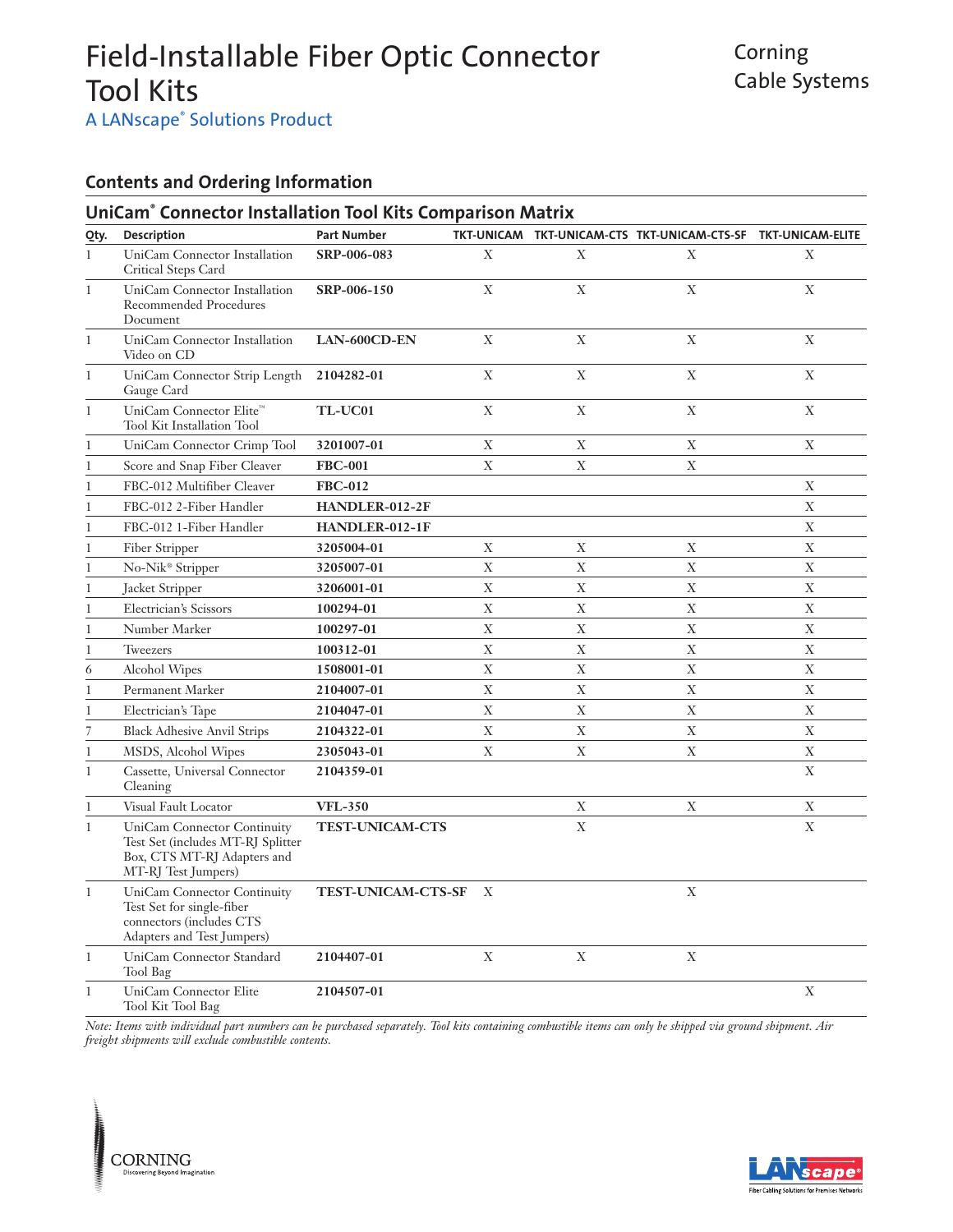### Corning Cable Systems

A LANscape<sup>®</sup> Solutions Product

### **Contents and Ordering Information** *(continued)*

|                | <b>Anaerobic-Cure Connectors Installation Tool Kits Comparison Matrix</b> |                    |                       |                         |
|----------------|---------------------------------------------------------------------------|--------------------|-----------------------|-------------------------|
| Qty.           | Description                                                               | <b>Part Number</b> | <b>TKT-ANAEROBIC2</b> | <b>TKT-ANAEROBIC2-C</b> |
| 1              | 200x Microscope with 2.5 APC Universal Adapter                            | LSCOPE-9           | $\mathbf X$           |                         |
| 1              | Anaerobic Procedure ISS 2                                                 | SRP-006-160        | $\mathbf X$           | Χ                       |
| 1              | 5-in Electrician Scissors with notches                                    | 100294-01          | $\mathbf X$           |                         |
| 1              | Tweezers                                                                  | 100312-01          | $\mathbf X$           |                         |
| $\overline{c}$ | Syringe, 3cc                                                              | 100335-01          | $\mathbf X$           | Χ                       |
| 2              | Loctite® #648 Anaerobic Adhesive                                          | 1101043-02         | $\mathbf X$           | Χ                       |
| $\mathfrak{2}$ | Primer-Anaerobic 52 ml/pmp                                                | 1101043-03         | $\mathbf X$           | $\mathbf X$             |
| 1 pk           | Lapping Film, clear, .02 µm, 5-in disk                                    | 1506069-01         | $\mathbf X$           | $\mathbf X$             |
| 12             | Alcohol Wipes                                                             | 1508001-01         | $\mathbf X$           | $\mathbf X$             |
| 2              | 2.0 oz Plastic Bottle with cap                                            | 1603004-03         | $\mathbf X$           |                         |
| 1              | Box, clear plastic, 4.5 x 2.75 x 1 in                                     | 1605059-01         | $\mathbf X$           |                         |
| 3              | Battery, AAA Alkaline 1.5V                                                | 1716016-01         | $\mathbf X$           | $\mathbf X$             |
| 2              | Spiral Wrap, 1/8-in O.D.                                                  | 1819001-02         | $\mathbf X$           |                         |
| 1              | Compressed Air, 5 oz. can                                                 | 2101005-01         | $\mathbf X$           |                         |
| $1$ pk         | Lapping Film, gray, 3 µm, 6-in disk, (50/pack)                            | 2104004-02         | $\mathbf X$           | $\mathbf X$             |
| 1              | Sharpie® Fine Point Black Marker                                          | 2104007-01         | $\mathbf X$           | $\mathbf X$             |
| 2              | Universal Polishing Puck                                                  | 2104020-01         | $\mathbf X$           |                         |
| 1              | Lapping Film, neon yellow, 12 µm, 5-in disk                               | 2104071-01         | $\mathbf X$           | $\mathbf X$             |
| $1$ pk         | Lapping Film, white, .3 µm, 5-in disk                                     | 2104072-01         | $\mathbf X$           | $\mathbf X$             |
| 20             | Syringe Tip, yellow poly, 1.5 mm                                          | 2104090-01         | $\mathbf X$           | $\mathbf X$             |
| 1              | Gauge, GIC RPP ST Compatible/SC Strip Length                              | 2104264-02         | $\mathbf X$           | $\mathbf X$             |
| 1              | Anaerobic Tool Bag                                                        | 2104207-01         | $\mathbf X$           |                         |
| 2              | Plate, Polishing Assembly 6 x 6-in acrylic                                | 2104306-01         | $\mathbf X$           |                         |
| 1              | Adapter, Universal 1.25 mm                                                | 2104375-01         | $\mathbf X$           |                         |
| 3              | Pad, Rubber 5-in diameter, 80 duro                                        | 2104454-01         | $\mathbf X$           |                         |
| 1              | Puck, LC Hand, Spring-Loaded, Single-Port                                 | 2104459-01         | $\mathbf X$           |                         |
| 1              | LC Connector Crimp Tool                                                   | 3201032-01         | $\mathbf X$           |                         |
| 1              | Gauge, Strip Length LC and MU                                             | 2105617-01         | $\mathbf X$           | X                       |
| 1              | Tool Kit Registration Card                                                | 2202018-01         | $\mathbf X$           | $\mathbf X$             |
| 1              | Customer Comment Card                                                     | 2202019-01         | $\mathbf X$           |                         |
| 1              | MSDS Compressed Air                                                       | 2305016-01         | $\mathbf X$           |                         |
| 1              | MSDS Alcohol Wipes                                                        | 2305043-01         | $\mathbf X$           |                         |
| 1              | MSDS Loctite Primer #7649                                                 | 2305055-01         | $\mathbf X$           | Χ                       |
| 1              | MSDS Loctite Anaerobic Adhesive #648                                      | 2305056-01         | $\mathbf X$           | $\mathbf X$             |
| 1              | Crimp Tool, SC, ST Compatible, FC Single Step                             | 3201031-01         | $\mathbf X$           |                         |
| 1              | Fiber Stripper, Plier Type                                                | 3205004-01         | $\mathbf X$           |                         |
| 1              | No-Nik® Stripper, 203 µm, .008 red                                        | 3205007-01         | $\mathbf X$           |                         |
| 1              | Stripper, 6-in wire                                                       | 3206001-01         | $\mathbf X$           |                         |
| 3              | Razor Blade, Single Edge                                                  | 3224001-01         | $\mathbf X$           |                         |
| 1              | Scribe, Ruby with Reversible Blade                                        | 3233004-01         | $\mathbf X$           |                         |



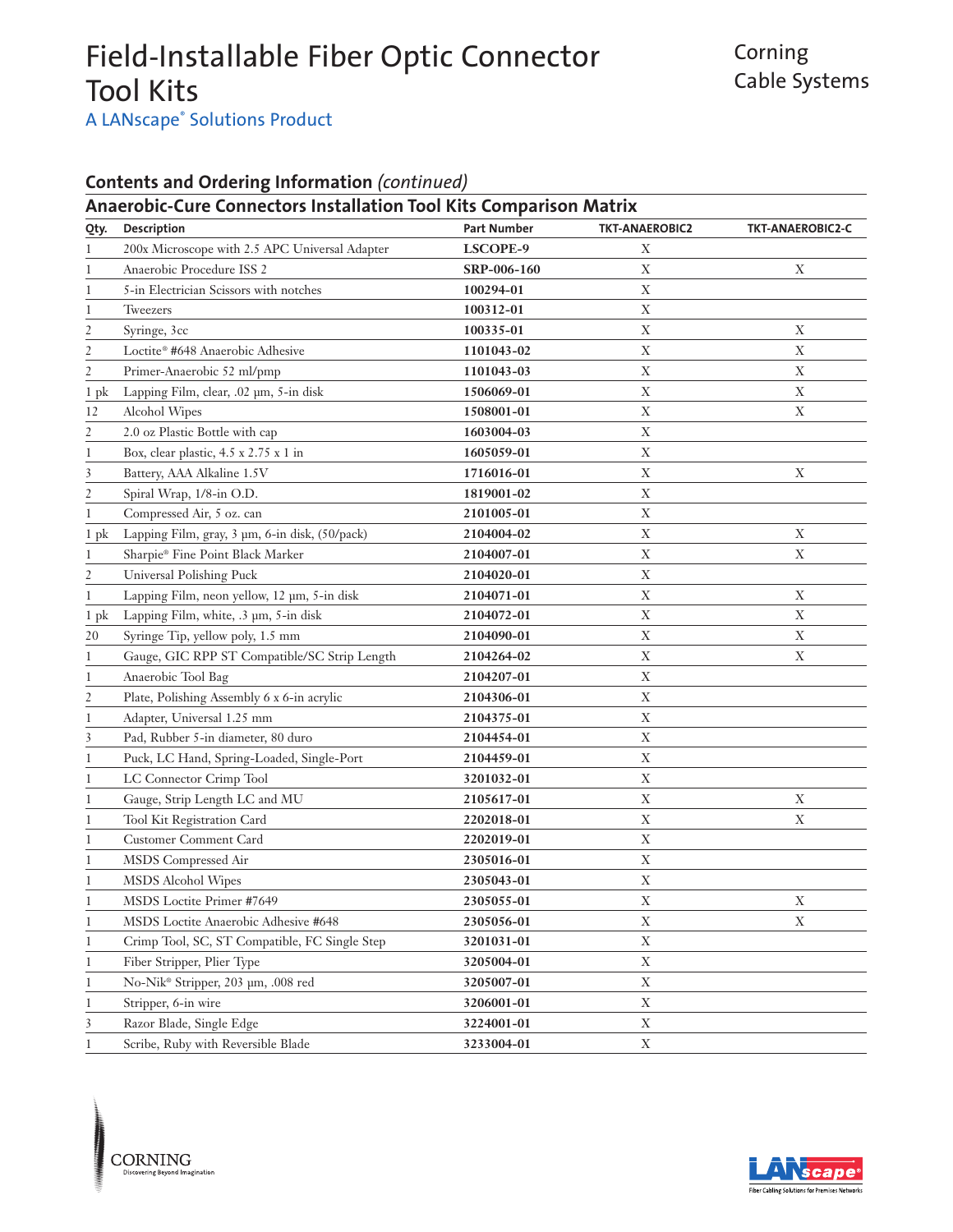A LANscape<sup>®</sup> Solutions Product

### **Contents and Ordering Information** *(continued)*

### **UV GIC Connector Tool Kits Comparison Matrix**

| Qty.           | Description                                      | <b>Part Number</b> | <b>TKT-012R</b> | TKT-012R-INT | <b>TKT-015</b> |
|----------------|--------------------------------------------------|--------------------|-----------------|--------------|----------------|
| 1              | Instructions, 203 µm No-Nik® Stripper            | SRP-004-036        | X               | X            |                |
| 1              | Instructions, Buffer Stripping Tool              | SRP-005-005        | X               | X            |                |
| 1              | Instructions, Fiber Stripping Tool               | SRP-005-006        | $\mathbf X$     | X            |                |
| 1              | Instructions, 200/400x Microscope                | SRP-006-079        | $\mathbf X$     | $\mathbf X$  |                |
| 1              | Instructions, UV-150 Lamp                        | SRP-006-102        | $\mathbf X$     | $\mathbf X$  |                |
| 1              | Instructions, RPP Connectors                     | SRP-006-271        | $\mathbf X$     | $\mathbf X$  |                |
| 1              | 200x Microscope with 2.5 APC Universal Adapter   | LSCOPE-9           | $\mathbf X$     | $\mathbf X$  |                |
| $\overline{2}$ | ST® Compatible Multimode Connector Adapter       | <b>TER-067-P</b>   | $\mathbf X$     | $\mathbf X$  |                |
| 1              | UV Light, Single-Port                            | $UV-150$           | $\mathbf X$     |              |                |
| 1              | UV Light, Single-Port with International Adapter | <b>UV-150-INT</b>  |                 | X            |                |
| 1              | Electrician Scissors with notches, 5 in          | 100294-01          | $\mathbf X$     | $\mathbf X$  |                |
| 1              | Tweezers                                         | 100312-01          | $\mathbf X$     | $\mathbf X$  |                |
| 2              | 2-oz. Plastic Bottles with cap                   | 1603004-03         | $\mathbf X$     | $\mathbf X$  |                |
| $\mathbf{1}$   | Box, clear plastic, 4.4 x 2.75 x 1 in            | 1605059-01         | $\mathbf X$     | $\mathbf X$  |                |
| 3              | AAA Battery, Alkaline, 1.5 V                     | 1716016-01         | $\mathbf X$     | $\mathbf X$  |                |
| 1              | Compressed Air, 5-oz can                         | 2101005-01         | $\mathbf X$     |              | $\mathbf X$    |
| 1              | Acrylic Plate Assembly, 8 x 11 x .25 in          | 2104001-03         | X               | Χ            |                |
| 50             | Lapping Film, gray, 5 µm, 5-in disk              | 2104004-01         | $\mathbf X$     | X            | $\mathbf X$    |
| 1              | Fine Point Black Marker                          | 2104007-01         | $\mathbf X$     | $\mathbf X$  |                |
| $\overline{2}$ | Universal Polishing Puck                         | 2104020-01         | $\mathbf X$     | $\mathbf X$  |                |
| 50             | Lapping Film, white, .3 µm, 5-in disk            | 2104072-01         | $\mathbf X$     | $\mathbf X$  | X              |
| $\mathfrak{2}$ | UV Adhesive 5cc Syringe Assembly with tips       | 2104228-01         | $\mathbf X$     | $\mathbf X$  | $\mathbf X$    |
| 1              | Gauge, GIC RPP ST Compatible/SC Strip Length     | 2104264-02         | $\mathbf X$     | $\mathbf X$  | $\mathbf X$    |
| 1              | Nut Driver, 5/16-in to change UV 150 bulb        | 2104266-01         | $\mathbf X$     | $\mathbf X$  |                |
| 10             | Tungsten Wire Cleaning Pack, .004 in             | 2104302-01         | $\mathbf X$     | $\mathbf X$  | X              |
| 1              | Tool Kit Case "C" complete                       | 2110002-01         | $\mathbf X$     | $\mathbf X$  |                |
| 1              | MSDS Compressed Air                              | 2305016-01         | $\mathbf X$     |              | $\mathbf X$    |
| $\mathbf{1}$   | MSDS Optical Adhesive                            | 2305027-01         | $\mathbf X$     | X            | X              |
| $\mathbf{1}$   | Fiber Stripper, plier type                       | 3205004-01         | X               | X            |                |
| $\mathbf{1}$   | No-Nik Stripper, 203 µm, .008 red                | 3205007-01         | $\mathbf X$     | X            |                |
| 1              | Stripper, 6-in Wire                              | 3206001-01         | $\mathbf X$     | $\mathbf X$  |                |
| 3              | Razor Blade single edge                          | 3224001-01         | $\mathbf X$     | $\mathbf X$  |                |
| 1              | SC/ST Compatible Wrench                          | 3229003-01         | $\mathbf X$     | $\mathbf X$  |                |
| 1              | Ruby Scribe with Reversible Blade                | 3233004-01         | $\mathbf X$     | $\mathbf X$  |                |
| 1              | Wipes, lint free 4.5 x 8.5 in                    | 3615001-01         | $\mathbf X$     | $\mathbf X$  | X              |

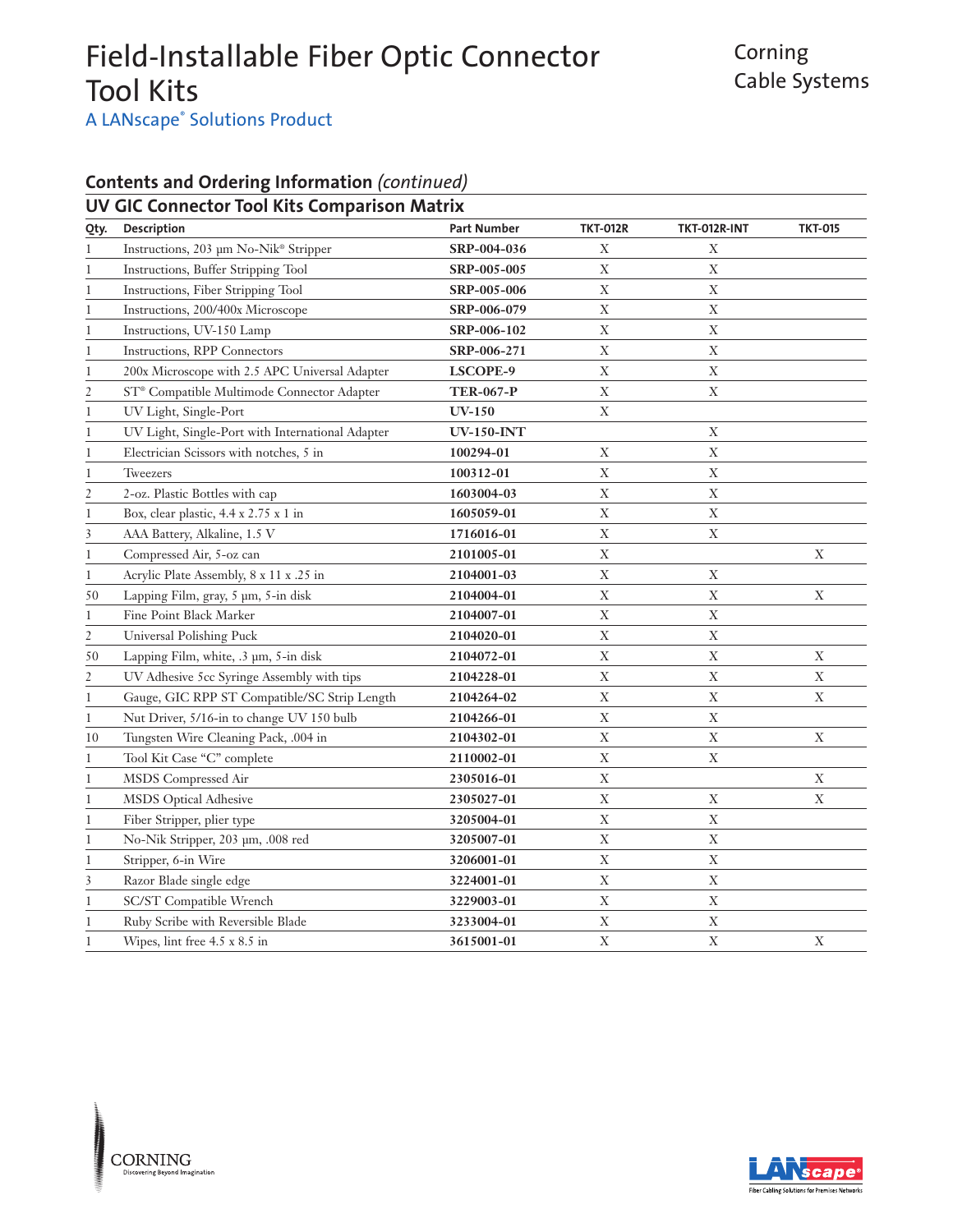Corning Cable Systems

**A LANscape® Solutions Product** 

### **Contents and Ordering Information**

#### *UniCam® MTP® Connector Installation Tool Kit (TKT-UNICAM-MTP)*

| Qty.         | Description                                                    | <b>Part Number</b> |
|--------------|----------------------------------------------------------------|--------------------|
| 1            | Microscope, 200x Coaxial Inspection                            | <b>CSCOPE</b>      |
| $\mathbf{1}$ | Ribbon Jacket Cutting Tool<br>with blades                      | <b>JCT-001</b>     |
| $\mathbf{1}$ | Screw, #4 40 x 5/16-in                                         | L0010253           |
| $\mathbf{1}$ | List of contents for<br>TKT-UNICAM-MTP                         | LST-000-205        |
| 1            | Instructions, Thermal Stripper                                 | SRP-001-105        |
| 1            | Instructions, 200x CXIAL Microscope                            | SRP-006-061        |
| 1            | Instructions, UniCam® MTP® Connector                           | SRP-006-310        |
| 1            | Scissors, Electrician                                          | 100294-01          |
| 1            | Bottle, Pump Dispenser                                         | 1603003-01         |
| 1            | Tube, Plastic with cap                                         | 2102018-01         |
| 1            | Marker, Permanent Black                                        | N/A                |
| 1            | Tape, Electrical                                               | 2104047-01         |
| 1            | Box, Beige Poly                                                | 2104290-01         |
| 1            | Tool, MTP Connector installation                               | 2104344-01         |
| $\mathbf{1}$ | UniCam MTP Connector Stripper                                  | 2104388-01         |
| 1            | Strip Length Gauge, MTP Connector                              | 2104390-01         |
| 1            | UniCam MTP Connector Adapter,<br>Ribbon Cleave Inspector       | 2104391-01         |
| 1            | Splitter, Jacket, Ribbon Cable,<br>UniCam MTP Connector        | 2104447-01         |
| 1            | Handler, Ribbon, 12-Fiber, Jacketed                            | 2104448-01         |
| 1            | Box, polycarbonate, no divider                                 | 2107004-01         |
| 1            | MTP Connector Complete Tool Kit Case                           | 2110008-01         |
| 1            | Cleaver, FBC-012 multifiber                                    | <b>FBC-012</b>     |
| 1            | Brush, Small X-7                                               | 2809049-01         |
| 1            | miniMass® Micro Fusion Splicer Handler,<br>12-fiber wide right | 2814032-01-RT      |
| 1            | Stripper, Ribbon S218                                          | 2814048-01         |
| 1            | Crimp Tool, Matrix MTP Connectors                              | 3201024-01         |
| 1            | Crimp Tool, MTP Epoxy and<br>Polish Connectors                 | 3201027-01         |
| 1            | Tweezers, Black Plastic Styrene                                | 3216004-01         |
| 1            | Wrench, 3/32 Allen                                             | 3222002-01         |
| $\mathbf{1}$ | Wipes, lint free                                               | 3615001-01         |

*Note: Items with individual part numbers can be purchased separately. Tool kits containing combustible items can only be shipped via ground shipment. Air freight shipments will exclude combustible contents.*



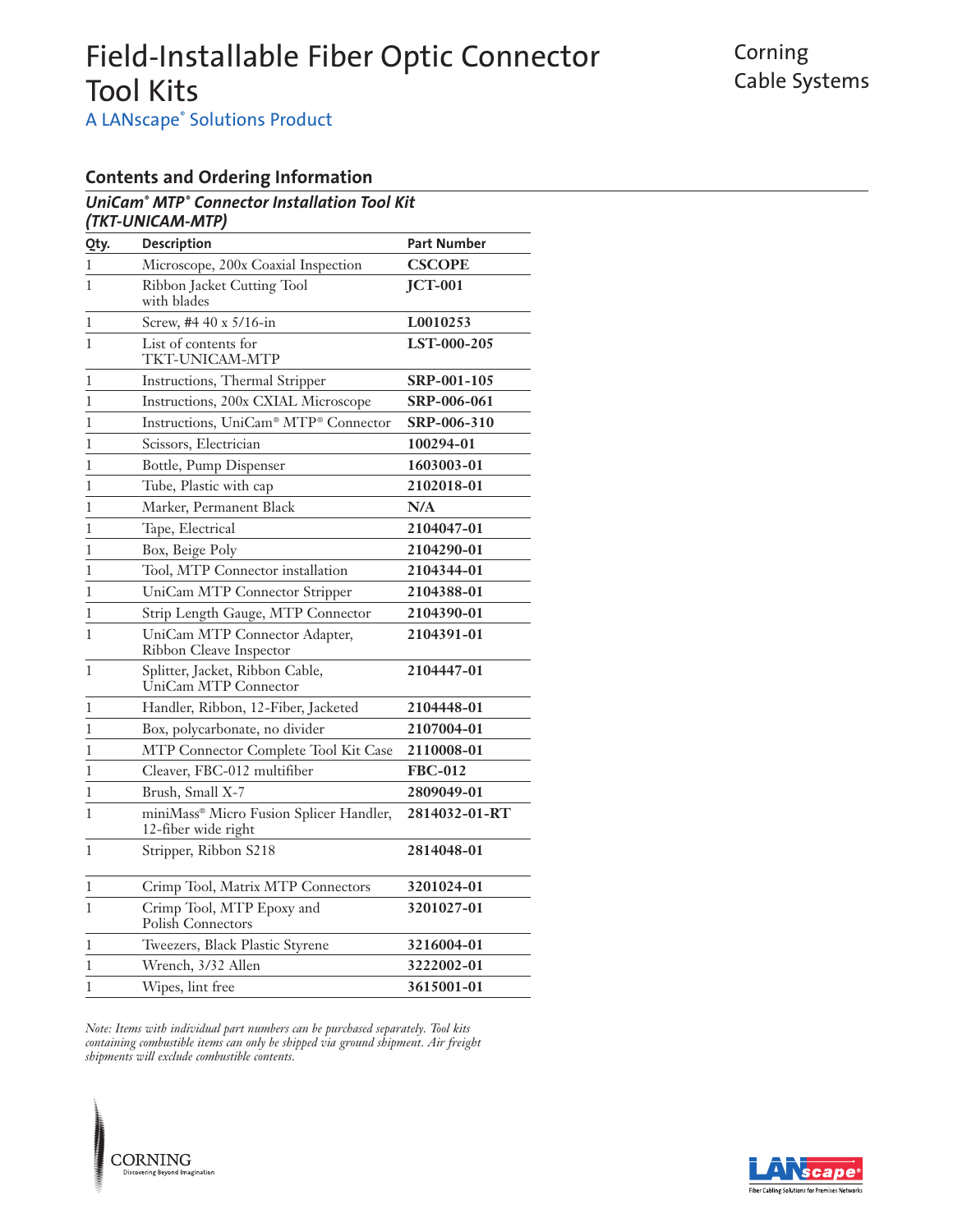### Corning Cable Systems

A LANscape<sup>®</sup> Solutions Product

### **Contents and Ordering Information** *(continued)*

| <b>Connector Cleaning and Inspection Kit (TKT-300)</b> |                                                           |                    |  |
|--------------------------------------------------------|-----------------------------------------------------------|--------------------|--|
| Qty.                                                   | <b>Description</b>                                        | <b>Part Number</b> |  |
| 1                                                      | Instructions, Connector<br>Cleaning Kit                   | SRP-006-060        |  |
| $\mathbf{1}$                                           | Instructions, 200/400x Microscope                         | SRP-006-079        |  |
| 1                                                      | Compressed Air, 5 oz. can                                 | 2101005-01         |  |
| 1                                                      | <b>Chemtronics QBE Wipes</b>                              | 2104005-01         |  |
| 1                                                      | Chemtronics Electrowash PX, 5 oz.                         | 2104006-01         |  |
| $\overline{2}$                                         | Chemtronics Swabs, 2.5 mm                                 | 2104022-01         |  |
| $\frac{2}{1}$                                          | Chemtronics Swabs, 1.25 mm                                | 2104023-01         |  |
| $\frac{2}{1}$                                          | Chemtronics Swabs, MTP <sup>®</sup> Connector             | 2104062-10         |  |
| 1                                                      | 400x Fixed Microscope<br>ST <sup>®</sup> Compatible/FC/SC | 2104256-01         |  |
| 1                                                      | Universal Adapter, 1.25 mm                                | 2104375-01         |  |
| 1                                                      | Tool Kit Case "F" Complete                                | 2110005-01         |  |
| 1                                                      | Tool Kit Registration Card                                | 2202018-01         |  |
| 1                                                      | <b>Customer Comment Card</b>                              | 2202019-01         |  |
| 1                                                      | MSDS, Compressed Air                                      | 2305016-01         |  |
| 1                                                      | MSDS, Electrowash PX                                      | 2305059-01         |  |
| <b>Size</b>                                            | 13 x 18 x 25 cm (5 x 7 x 10 in)                           |                    |  |
| Weight                                                 | $1.4 \text{ kg} (3 \text{ lb})$                           |                    |  |

### *Connector Cleaning Kit (TKT-011)*

| Qty.        | <b>Description</b>                                     | <b>Part Number</b> |
|-------------|--------------------------------------------------------|--------------------|
| 1           | Instructions, Cleaning Kit                             | SRP-006-060        |
| 1           | Compressed Air, 5 oz. can                              | 2101005-01         |
| 1           | <b>Chemtronics QBE Wipes</b>                           | 2104005-01         |
| 1           | Chemtronics Electrowash PX, 5 oz.                      | 2104006-01         |
| 1           | Toll Kit Registration Card                             | 2202018-01         |
| 1           | <b>Customer Comment Card</b>                           | 2202019-01         |
| 1           | MSDS, Compressed Air                                   | 2305016-01         |
|             | MSDS, Electrowash PX                                   | 2305059-01         |
|             |                                                        |                    |
| <b>Size</b> | $28 \times 25.5 \times 10 \text{ cm}$ (14 x 10 x 4 in) |                    |
| Weight      | 2.3 kg $(5 \text{ lb})$                                |                    |

| <b>Buffer-Tube Fan-Out Assembly Tool Kit</b><br>(TKT-FANBT-A) |                                                |                    |
|---------------------------------------------------------------|------------------------------------------------|--------------------|
| Qty.                                                          | <b>Description</b>                             | <b>Part Number</b> |
|                                                               | Buffer Tube Fan-Out<br><b>Assembly Fixture</b> | 3202020-01         |
|                                                               | Instructions, Buffer Tube<br>Fan-Out Kit       | SRP-000-084        |

**Size** 28 x 25.5 x 10 cm (14 x 10 x 4 in)

**Weight** 2.3 kg (5 lb)

#### *Buffer-Tube Fan-Out Assembly Consumables Kit (TKT-FANBT-C)*

| Qty.     | <b>Description</b>                                     | <b>Part Number</b> |
|----------|--------------------------------------------------------|--------------------|
|          | <b>Instructions</b> , Buffer Tube<br>Fan-Out Procedure | SRP-000-084        |
| 3        | Buffer Tube Fan-Out Clamp                              | 3225001-01         |
|          | Kimwipes <sup>®</sup>                                  | 3615001-01         |
| $20$ pks | Alcohol Wipes                                          | 1508001-01         |
|          | MSDS Alcohol Wipes                                     | 2305043-01         |

**Corning Cable Systems LLC • PO Box 489 • Hickory, NC 28603-0489 USA 1-800-743-2675 • FAX: +1-828-901-5973 • International: +1-828-901-5000 • http://www.corning.com/cablesystems**

Corning Cable Systems reserves the right to improve, enhance and modify the features and specifications of Corning Cable Systems products without prior notification. LANscape and UniCam are registered trademarks of Corning Cable Systems Brands, Inc. Elite is a trademark of Corning<br>Cable Systems Brands, Inc. Discovering Beyond Imagination is a trademark of Co